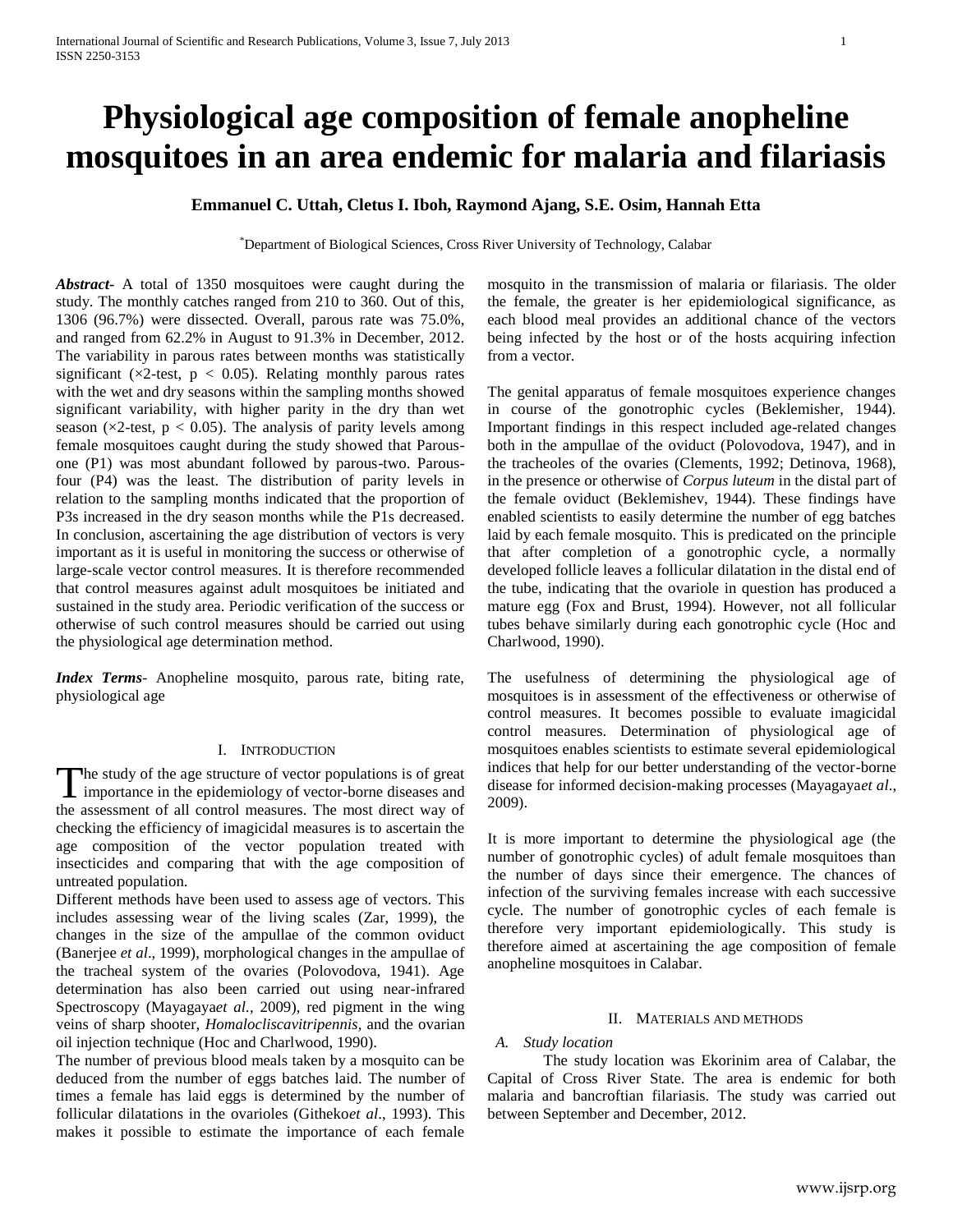## *B. Collection of mosquitos*

The light trap catches were performed and in each trapping night, anopheline mosquitoes were collected with light traps in three houses. The method employed by Uttah et al. (2013a) was adopted. These houses were chosen to represent all parts of the study area. The light traps were used in rooms were only one occupant slept. The occupant was taught how to turn-on and turn-off the trap, and also given an un-impregnated bed-net for use around the bed while sleeping. The traps were turned on at 1800 hours and turned off at 0600 hours. They were emptied and the collected mosquitoes were kept in cool boxes until identified and possibly dissected.

#### *C. Laboratory examination*

Collected mosquitoes were brought to the laboratory to be sorted, identified and dissected. Anopheline mosquitoes were sexed and identified based on external morphology after Gillies and Coetze, (1987), Gillies and de Meillon (1968), and Edwards (1941).

The identified anopheline mosquitoes were knocked down with ether and kept in petri-dishes with moist cotton wool to prevent desiccation. After removal of legs and wings, the female anopheline mosquitoes were placed on a slide and the ovaries were extracted and quickly transferred to a drop of distilled water on the slide and examined under high magnification for tracheal skeins and classified as parous or nulliparous adapting the methods of Kardos and Bellamy (1961) with slight modification. All parous females were further dissected to reveal the follicular dilatations. The physiological age of each female mosquito was determined by counting the number of dilatations in the follicle (Hoc and Wilkes, 1995).

#### III. RESULTS

A total of 1350 mosquitoes were caught during the study. The monthly catches ranged from 210 to 360 (see Table 1). Out of this, 1306 (96.7%) were dissected.

Table 1. The total monthly cases and number of dissected anopheline mosquitoes during the study.

| <b>Catch days</b> | <b>Total</b><br>оf<br>number<br>female<br>mosquitoes<br>caught | Total number of<br>female<br>mosquitoes<br>dissected $(\% )$ |
|-------------------|----------------------------------------------------------------|--------------------------------------------------------------|
| August            | 360                                                            | 348 (96.7)                                                   |
| September         | 300                                                            | 288 (96.0)                                                   |
| October           | 276                                                            | 270 (97.8)                                                   |
| November          | 210                                                            | 204 (97.1)                                                   |
| December          | 204                                                            | 196 (96.1)                                                   |
| Total             | 1350                                                           | 1306 (96.7%)                                                 |

Parity of female mosquitoes in relation to the month of the year is presented in Table 2. Overall, parous rate was 75.0%, and ranged from 62.2% in August to 91.3% in December, 2012. The variability in parous rates between months was statistically significant ( $\times$ 2-test, p < 0.05).

Table 2. Parity of female mosquitoes in relation to catch days

| <b>Catch days</b> | No of female      | No.<br>of      | Percentage     |  |
|-------------------|-------------------|----------------|----------------|--|
|                   | <b>Mosquitoes</b> | parous $(\% )$ | parous $(\% )$ |  |
|                   | <b>Dissected</b>  |                |                |  |
| August            | 348               | 216            | 62.1           |  |
| September         | 288               | 204            | 70.8           |  |
| October           | 270               | 208            | 77.0           |  |
| November          | 204               | 173            | 84.8           |  |
| December          | 196               | 179            | 91.3           |  |
| Total             | 1306              | 980            | 75.0           |  |

Relating monthly parous rates with the wet and dry seasons (See Figure 1) within the sampling months showed significant variability, with higher parity in the dry than wet season  $(\times 2$ -test,  $p < 0.05$ ).



Figure 1. Seasonal differentials (Mean abundance and Parous rate) between the wet season months (August – October 2012) and the dry season months (November to December 2012).

#### *Analysis of the age of anopheline mosquitoes*

The analysis of parity levels among female mosquitoes caught during the study is presented in Table 3. Parous-one was most abundant followed by parous-two. Parous-four was the least.

Table 3. Parity levels among female mosquitoes caught during the study

| Parity cycles    | of<br>Number |  | Percentage $(\%)$ |  |
|------------------|--------------|--|-------------------|--|
|                  | anopheline   |  |                   |  |
|                  | mosquitoes   |  |                   |  |
| Р,               | 417          |  | 42.6              |  |
| p,               | 321          |  | 32.8              |  |
| $\rm P_{3}$      | 235          |  | 24.0              |  |
| $\mathrm{P}_{4}$ |              |  | 0.7               |  |
| Total            | 980          |  | 100.0             |  |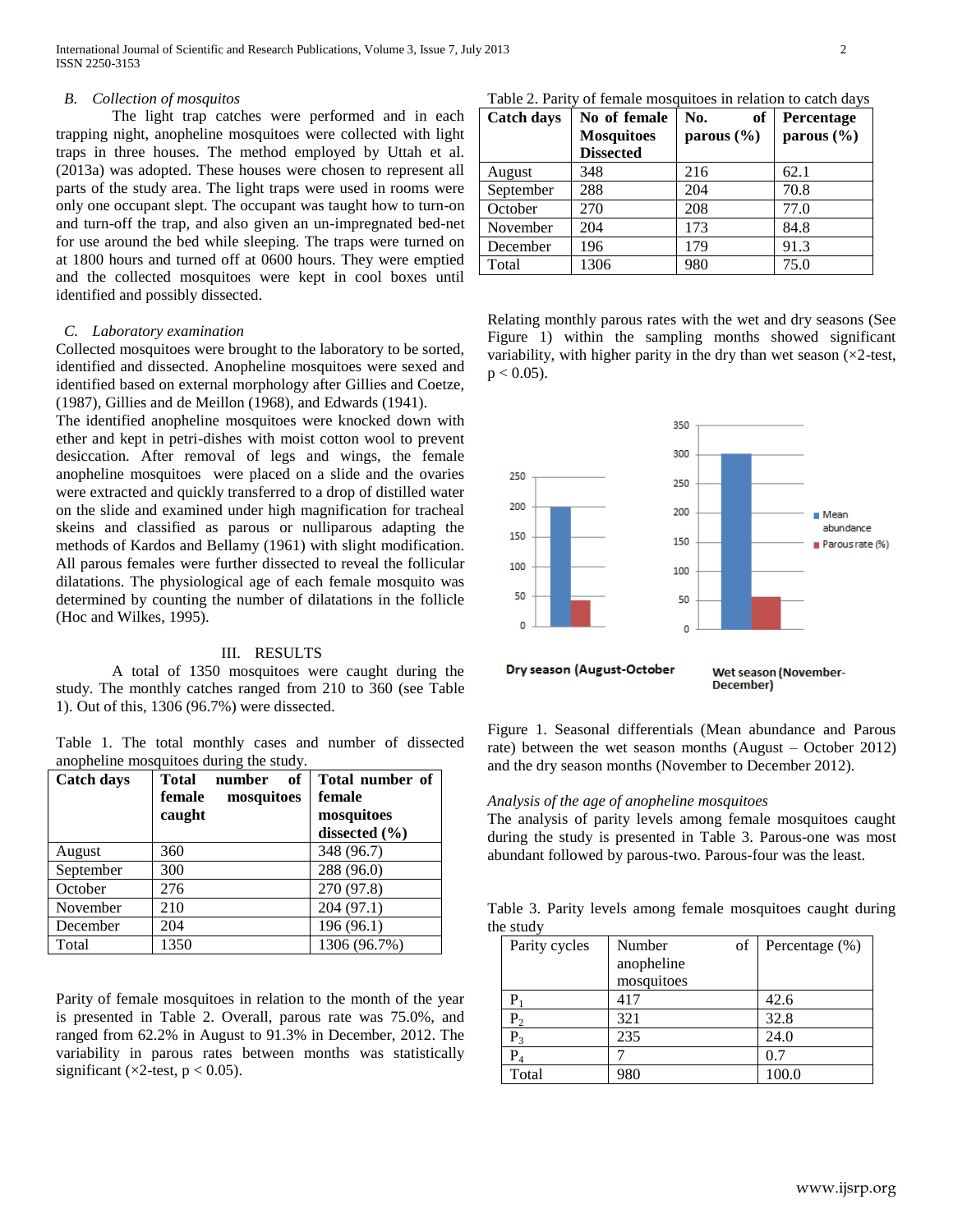The distribution of parity levels in relation to the sampling months is presented in Table 4. The proportion of P3s increased in the dry season months while the P1s decreased.

# IV. DISCUSSION

The relative abundance of the adult female mosquitoes feeding on man is of great epidemiological importance. The intensive biting of adult female mosquitoes is indicative of high relative abundance. Secondly, the relatively high percentage of biting mosquitoes caught in the area indicates preponderance of breeding sites in the area, and this implicates the observed lapses in sanitary conditions in the area; aiding the preponderance of stagnant water bodies, empty cans, overhead water tanks, broken septic tanks, abandoned motor-tyres among others. Furthermore, it depicts absence or failure of mosquito control measures in the area.

Table 4: Distribution of parity levels in relation to the months of collection

| Month     | P1     | P2(%)     | P3(%)     | P4(%)  | Total |  |  |
|-----------|--------|-----------|-----------|--------|-------|--|--|
|           | (% )   |           |           |        |       |  |  |
| August    | 108    | 67(31.0)  | 39(18.1)  | 2(0.9) | 216   |  |  |
|           | (50.0) |           |           |        |       |  |  |
| September | 96     | 74 (36.3) | 31(15.2)  | 3(1.5) | 204   |  |  |
|           | (47.1) |           |           |        |       |  |  |
| October   | 102    | 67(32.8)  | 37(18.1)  | 2(1.0) | 208   |  |  |
|           | (50.0) |           |           |        |       |  |  |
| November  | 54     | 59 (34.1) | 60(34.7)  | 0(0.0) | 173   |  |  |
|           | (31.2) |           |           |        |       |  |  |
| December  | 57     | 54 (30.2) | 68 (38.0) | 0(0.0) | 179   |  |  |
|           | (31.8) |           |           |        |       |  |  |
| Total     | 417    | 321(32.8) | 235(24.0) | 7(0.7) | 980   |  |  |
|           | (42.6) |           |           |        |       |  |  |

Comparing the relative abundance of biting female anopheline mosquitoes observed in this study with that of two similar studies in southern Nigeria shows similar seasonality trend in relative abundance both at Ogbakiri (Uttah et al., 2013a), and Umuowaibu, Okigwe (Uttah and Uttah, 2009). It also agrees with findings in other places (Gajanana et al., 1997; Mwangangi et al., 2009). This was expected as mosquito population density variations are closely linked to rainfall and temperature (Zyzak et al., 2002; Crowley 2003; Uttah et al., 2013a).

In another study in the study area, it was observed that the relatively higher malaria rates in the rainy season than in the dry season was due to higher infective biting by the anopheline mosquitoes during the rainy season. There was relationship between malaria occurrence and climatic factors such as rainfall, humidity and temperature (Uttah and Uttah 2013). A similar seasonal pattern of biting preponderance of female anopheline mosquitoes during the rainy season with consequent higher infection rates of malaria or filariasis in the same period has been reported from many regions of the world (Knight, 1980; Lindsay et al., 1991; Ramaiah and Das, 1992; Gyapong et al., 1996; Verhoef et al., 1999; Verhoef et al., 2001; Verhoef et al., 2002; Dekoninck et al., 2010). The relationship between the named

climatic factors and malaria or filariasis has been corroborated in different regions of the world (Zyzak et al., 2002; Crowley 2003; Githeko and Ndegwa, 2001).

The need for blood by adult female mosquitoes to develop their eggs is one of the reasons that they have become successful vectors of tropical diseases. The age and the ability of vectors to survive are among the important factors in the epidemiology of vector-borne diseases. Results from this study indicate that there was high rate of parous females between August and December 2912 in the study area. This translates to high longevity of female anopheline mosquitoes in the area during the period of study. This is epidemiologically significant as any infected female anopheline mosquito would be involved in the transmission of malaria and filariasis, which are two important human tropical infections that are endemic in this area (Ejezie and Akpan, 1992), Parous rates in the respective months in this study were comparable to that reported at Ogbakiri which like Calabar is a coastal town in southern Nigeria (Uttah et al., 2013a). The seasonality pattern in parity observed in this study also agrees with that observed in Ogbakiri. This preponderance of older female mosquitoes during the dry season months could not be due to higher mortality during the rainy season because the higher humidity level during this season provides favorable conditions for survival (Uttah et al., 2013b). The explanation is a higher production of nulliparous mosquitoes during the rainy season due to the availability of more breeding sites. As the dry season gets underway, some of the breeding sites dry up completely while the permanent ones thin out both in expanse and productivity. This effectively translates to a drop in the recruitment of new nulliparous females into the female population thereby increasing the proportion of parous ones.

The emergence of Parous-four female anopheline mosquitoes in this study could be an indication that mosquitoes are living longer now that previously, possibly due to climate change. The danger of such trend is that the female anopheline mosquitoes would have longer longevity, more gonotrophic cycles, and more opportunities to bite and infect more people, making them better vectors than they were previously. This will further worsen the health status of people living in malaria or filariasis in endemic areas. The emergence of the parous-four further underscores the need for the health authorities to urgently commence imagicidal control measures against female anopheline mosquitoes to curb their continued biting menace and transmission of malaria and filariasis in Calabar. Filariasis control programme was undertaken in Cross River State some years ago, combining human treatment (with diethylcarbamizine (DEC) and /or Ivermectin) and vector control by different means. There has been no sustained effort at mosquito control since then. The high parity rate in the study area indicates absence of any effective ongoing vector control measures. Imagicidal control measures should be pursued alongside use of Insecticide treated bed nets (ITN), since compliance with the latter is presently erratic among the people.

#### V. CONCLUSION

In conclusion, ascertaining the age distribution of vectors is very important as it is useful in monitoring the success or otherwise of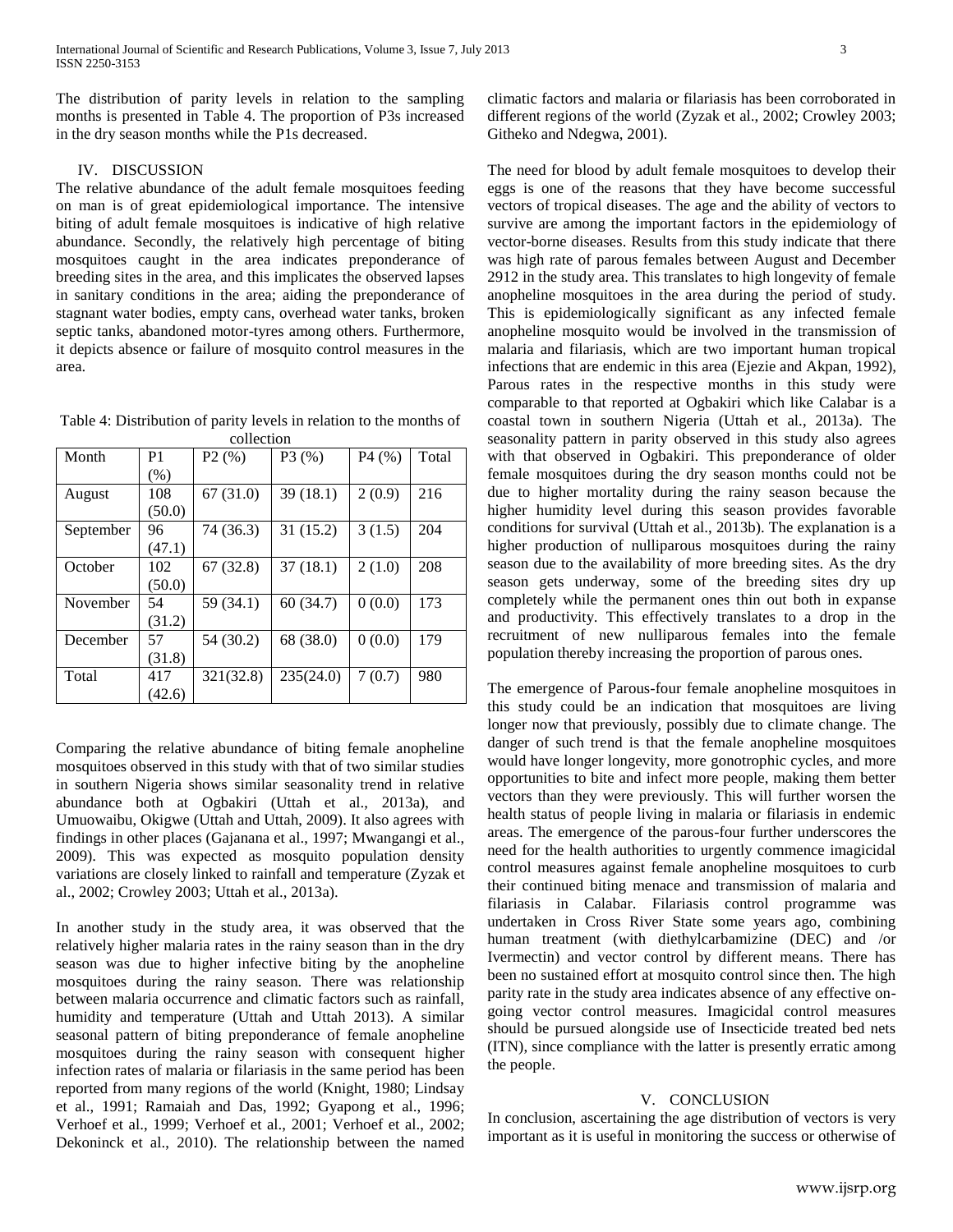large-scale vector control measures. This is important because it enables health authorities to have a clear picture of the outcome of every control effort targeted at the adult vectors. It is therefore recommended that control measures against adult mosquitoes be initiated and sustained in the study area. Periodic verification of the success or otherwise of such control measures should be carried out using the physiological age determination method.

#### ACKNOWLEDGMENT

We appreciate the volunteers who participated in this study by hosting this study in their houses. The various contributions of the field and laboratory staff are hereby acknowledged.

#### **REFERENCES**

- [1] GBeklemishev, W. N. (1944). The Ecology of the Malaria Mosquito. Journal on Mosva accessed 2nd, July, 2012.
- [2] Clements, A. N (1992) *"The Biology of Mosquitoes"* Journal on Development, Nutrition and Reproduction. Chapman and Hall, London. Vol 1:  $3 - 7$
- [3] Crowley, J.C. (2003). Determining seasonality of nuisance flies and evaluating stable fly pests on horses at an equine facility in North Central Florida [Ph.D. thesis], University of Florida, Gainesville, Fla, USA.
- [4] Dekoninck, W., Pollet, M., and Grootaert, P. (2010). Composition and seasonal activity patterns of mosquito communities collected with malaise traps at Etang de Virelles Nature Reserve (Virelles, Hainaut), a migratory bird sanctuary and possible site for arbovirus transmission in Belgium," *European Mosquito Bulletin*, **28**: 213–224.
- [5] Detinova, T.S. (1968) Age-Structure of insect Population of Medical Importance. *Annual Review of Entomology***13**: 427 – 50.
- [6] Edwards, F.W. (1941). Mosquitoes of the Ethiopian Region III. culicidae adult and pupae Anopheles mosquitoes, *Publication of the Institute Medical Research*, vol. **23**: pp. 28-32.
- Ejezie, G.C. and I. F. Akpan, I.F. (1992). Human Ecology and Parasitic Infections 1: The effect of occupation on the prevalence of parasitic infections in Calabar*," Journal of Epidemiology, Microbiology and Immunology,* 36 (2): 161-168, 1992.
- [8] Fox, A. S. and Brust, R. A. (1994).*How dilatation form in mosquito ovarioles Parasitology Today,***10:** 19 – 23.
- [9] Gajanana, A., Rajendran, R., Samuel, P.P. et al., (1997). Japanese encephalitis in South Arcot district, Tamil Nadu, India: a threeyear longitudinal study of vector abundance and infection frequency," *Journal of Medical Entomology*, vol. **34**(6): 651–659.
- [10] Githeko A.K. and Ndegwa, W. (2001). Predicting malaria epidemics in the Kenyan highlands using climate data: a tool for decision makers," Global *Change & Human Health*, vol. 2(1): 54–63.
- [11] Gillies, M.T. and Coetzee, M. (1987). A supplement to the Anophelinae of Africa south of the Sahara (Afro- tropical Region)," *Publication of South African Institute of Medical Research,* No. 55, 1987.
- [12] Gillies, M.T. and B. De Meillon. (1968). The Anophelinae of Africa south of the Sahara (Ethiopian Zoogeographical Region)," Publications of the South African Institute for Medical Research, No .54, 1968.
- [13] Githeko, A. K., Service, M. W. Atieli, F. K., Hill, S. M., Crampton, J. M. (1993). Field Testing an Enzyme-linked synthetic oligonvcleotide probe for identification of *Anopheles gambigess* and *A. arabiensis. Annals of Tropical Medicine and parasitology*87**:** 595 – 601.
- [14] Gyapong, J.O., S. Adjei, S., and Sackey, S.O. (1996). Descriptive epidemiology of lymphatic **Clariasis** in Ghana," *Transactions of the Royal Society of Tropical Medicine and Hygiene*, 90(1): 26–30.
- [15] Hoc, T. Q., and Charlwood, J. D. (1990). Age determination of Aedes contains using the ovarian oil injection technique. *Medical Veterinary Entomology* **4:** 227 – 233.
- [16] Hoc, T. Q., and Wilkes, T. J. (1995). The ovarioles structure of Anopheles gambiae (Diptera: culicidae) and its use in determining physiological age. *Bulletin of Entomological Research*.**85:** 56-69.
- [17] Kardos, E. H., and Bellamy, R. E. (1961).Distinguishing nilliparous from parous female culextarsalis by examination of the ovarian tracheoles. *Annals of Entomological Society of Americans.***54:**448-451.
- [18] Knight, R. (1980). Current status of filarial infections in the Gambia," *Annals of Tropical Medicine and Parasitology*, vol. 74 (1): 63–68.
- [19] Lindsay, S.W. Wilkins, H. A., Zieler, H.A., Daly, R.J., Petrarca, V., and P. Byass, P. (1991). Ability of Anopheles gambiae mosquitoes to transmit malaria during the dry and wet seasons in an area of irrigated rice cultivation in the Gambia," *Journal of Tropical Medicine and Hygiene*, 94(5): 313–324.
- [20] Mayagaya , VS, Michel , K., Benedict , MQ, Killeen , GF, Wirtz , RA, Ferguson , HM, and Dowell FE (2009). Non-destructive Determination of Age and Species of *Anopheles gambiae* s.l . Using Near-infrared Spectroscopy. *Am. J. Trop. Med. Hyg*., 81(4), 2009, pp. 622–630
- [21] Mwangangi, J.M., Muturi, E.J. and C. M. Mbogo, C.M. (2009). Seasonal mosquito larval abundance and composition in Kibwezi, lower eastern Kenya,"*Journal of Vector Borne Diseases*, vol. 46 (1): 65-71.
- [22] Polovadova, V. P. (1941). *Medical Parasitology* (Mosk.), **10,** 387 92
- [23] Polovodova, V. P. (1947). "Changes with age in the female genitalia of *Anopheles and the age composition of mosquito population",* Moskva (thesis)
- [24] Ramaiah K.D. and P. K. Das, P.K. (1992). Seasonality of adult Culex quinquefasciatus and transmission of bancroftian filariasis in Pondicherry, South India,‖ *Acta Tropica*, 50 (4): 275–283.
- [25] Uttah E.C. and Uttah, C. (2009). Human settlement and behavioural triggers of sustained endemic filariasis in Eastern Nigeria. Paper presented at the2009 Annual Conference of Parasitology and Public Health Society of Nigeria hosted at University of Sokoto, Sokoto.
- [26] Uttah E.C. and Uttah, C. (2013). Influence of the Intra-annual and interannual climate variability on prevalence of malaria in Calabar, Nigeria. Paper  $01/03$  presented at the  $2<sup>nd</sup>$  International Conference on Climate Change and Population, June  $3-7<sup>th</sup>$ , 2013, organized by the Regional Institute for Population studies, University of Ghana, Legon.
- [27] Uttah E.C. Ibe, D., and Wokem, GN (2013a). Filariasis Control in Coastal Nigeria: Predictive
- [28] significance of baseline Entomological Indices of *Anopheles gambiae* s.l. (Diptera: Culicidae) *ISRN Entomology* Vol. 2013, Article ID 659468, 1-7.
- [29] Uttah, E.C., Wokem, G.N., and Okonofua, C. (2013b). The Abundance and Biting Patterns of *Culex quinquefasciatus* Say (Culicidae) in the Coastal Region of Nigeria. *ISRN Zoology* Volume 2013, Article ID 640691, 7 pages http://dx.doi.org/10.1155/2013/640691.
- [30] Verhoef, H., West, C.E., Ndeto, P., Burema, J., Beguin, Y., and Kok, F.J. (2001). Serum transferrin receptor concentration indicates increased erythropoiesis in Kenyan children with asymptomatic malaria. *American Journal of Clinical Nutrition* 74(6): 767–775.
- [31] Verhoef, H., West, C.E., Veenemans, J., Beguin, Y., and Kok, F.J. (2002): Stunting may determine the severity of malaria-associated anemia in African children*, Pediatrics* 110(4): p. e48.
- [32] Verhoef, H., Hodgins, E., Eggelte et al. (1999). Anti-malarial drug use among preschool children in an area of seasonal malaria transmission in Kenya," American Journal of Tropical Medicine and Hygiene, vol. 61, no. 5, pp. 770–775, 1999.
- [33] Zar, J.H (1999) New Delhi: India Pearson Education Singapore. *Journal on Biostatistical Analysis* ( $4<sup>th</sup>$  ed.) Vol. 61: 721 – 5
- [34] Zyzak, M., Loyless, T., Cope, S, Wooster, M., and Day, J.F. (2002). Seasonal abundance of *Culex nigripalpus* Theobald and *Culex salinarius Coquillett* in north Florida, USA," *Journal of Vector Ecology*, vol. 27 (1): 155–162.
- [35] . O. Young, "Synthetic structure of industrial plastics (Book style with paper title and editor)," in *Plastics*, 2nd ed. vol. 3, J. Peters, Ed. New in *Plastics*, 2nd ed. vol. 3, J. Peters, Ed. New York: McGraw-Hill, 1964, pp. 15–64.
- [36] W.-K. Chen, *Linear Networks and Systems* (Book style). Belmont, CA: Wadsworth, 1993, pp. 123–135.
- [37] H. Poor, *An Introduction to Signal Detection and Estimation*. New York: Springer-Verlag, 1985, ch. 4.
- [38] B. Smith, "An approach to graphs of linear forms (Unpublished work style)," unpublished.